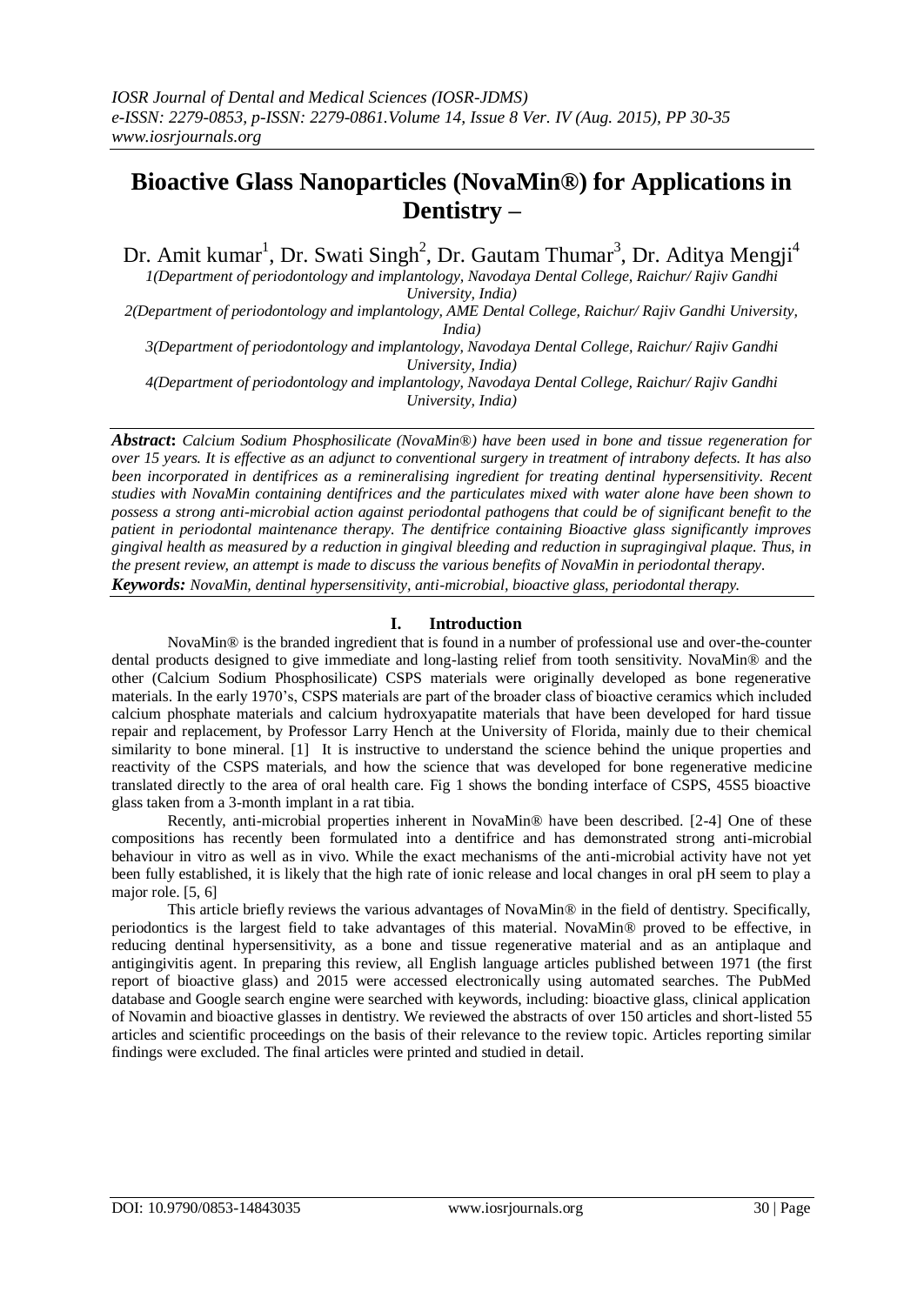

Figure 1. This figure shows the bonding interface of CSPS, 45S5 bioactive glass taken from a 3-month implant in a rat tibia. BG= bioactive glass, S = silica rich layer, CaP = calcium phosphate layer, O = osteoblasts, B = new bone formation.

(Courtesy of Prof. Larry Hench)

## **II. Composition Of Novamin**

NovaMin® is the brand name of a particulate bioactive glass. NovaMin® is technically described as an inorganic amorphous calcium sodium phosphosilicate (CSPS) material that was designed based on a class of materials known as bioactive glasses. It comprises 45% SiO2, 24.5% Na2O, 24.5% CaO and 6% P2O5.[7] The particular composition of NovaMin® is identical to that of the best known bioactive glass material, Bioglass®, and contains only calcium, sodium, phosphate and silica, all as an amorphous matrix. Its chemical formula is CaNaO6PSi. NovaMin® delivers silica and ionic calcium, phosphorus and sodium, which are necessary for bone and tooth mineralization. It was developed and patented by NovaMin Technology, Inc. [8]

## **III. Uses Of Novamin**

At present, bioactive glasses have a wide range of clinical applications in both medicine and dentistry.[9] The first reported clinical application of bioactive glass was the treatment of conductive hearing loss for the reconstruction of the bony ossicular chain of the middle ear.<sup>[10]</sup> It has been proposed as the material of choice for bone regeneration, [11] hypersensitivity, [12] antigingivitis and antiplaque effect.[13] It is also used for implant coating, as air-abrasive particles to remove carious enamel and dentine, [14] as a dental material to improve the bonding of the restorative material to dentin,[15] as a root conditioner, [16] stain removing agent [17] and in endodontic treatments. [18]

# **IV. Bone And Tissue Regeneration**

NovaMin® has the property to promote adsorption and concentration of proteins utilised by osteoblasts to form a mineralised extracellular matrix and thus promote osteogenesis by allowing rapid formation of bone. It also may act as a barrier retarding epithelial down growth and demonstrates antimicrobial property in vivo. [3] According to the clinical, histological, and radioactive analysis of Schepers, [19] a particle of bioglass forms a protective vesica and grows an independent columella in its centre, irrespective of surrounding bone, which is facilitated by its narrow size and subsequently functions as a pivot for recovery. Lovelace [20] compared the use of bioglass to demineralised freeze dried bone allograft in the treatment of human periodontal osseous defects and concluded that bioglass is capable of producing results in the short-term (six months) similar to that of Decalcified Freezed Dried Bone Allograft when used in moderate to deep periodontal osseous defects. Various workers have demonstrated improvements in clinical parameters like reduction in probing depths, gain in clinical attachment, improvement in osseous fill with bioglass. Due to the merits of bioglass, it is one of the preferred alloplast.[21,22]

# **V. Application As A Coating Material For Dental Implants**

Although hydroxyapatite can be sprayed on the surface of dental implants as a bioactive coating material, its use has unavoidable drawbacks. [23] Implant coatings require good adherence to metal substrate. Titanium implant surfaces are routinely coated with hydroxyapatite to produce this rough surface and improve osseointegration, but their adherence to the metal is not ideal. [24] Consequently, researchers have studied components to improve physical compatibility with titanium.[25] BioglassTM may be used as an alternate osteoproductive, abrasive surface material for implants. [26] However, more research is needed for bioactive glasses to be used clinically as a coating material for dental implants.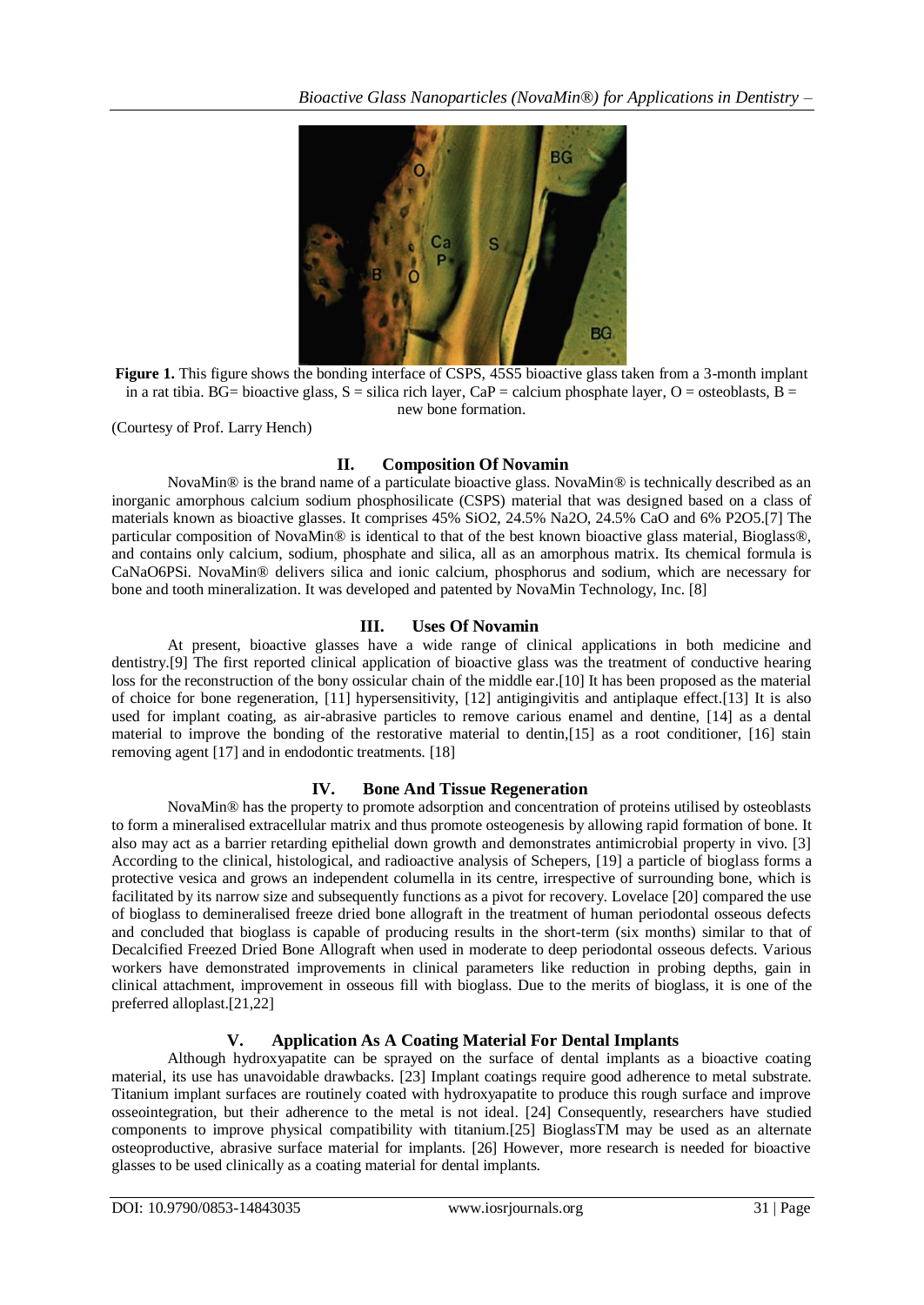#### **VI. Antihypersensitivity Effect**

A number of theories have been proposed over the years to explain the pain mechanism of dentinal hypersensitivity. An early hypothesis was the dentinal receptor mechanism theory which suggests that dentine hypersensitivity is caused by the direct stimulation of sensory nerve endings in dentine. [27] Also, odontoblast transducer mechanism theory proposed by Rapp et al., [28] suggested that odontoblasts act as receptor cells, mediating changes in the membrane potential of the odontoblasts via synaptic junctions with nerves. The currently accepted hypothesis is the hydrodynamic theory which states that dentine hypersensitivity may be caused by movement of the dentinal tubule contents. [29]

Several products have been used to manage dentinal hypersensitivity, which either prevent the conduction of pain impulses or mechanically occlude the dentinal tubules, but present highly variable results. [30-34] The best way to remineralize enamel is the most natural way, through the saliva. NovaMin® (calcium sodium phosphosilicate) is a new material available, which when exposed to water/body fluids (saliva), reacts instantly by releasing billions of mineral ions that become available to the natural remineralization process in the mouth. It deposits hydroxycarbonate apatite and reduces the possibility of reopening the dentinal tubules. Fig 2a shows prepared dentin slab showing open tubules. Fig 2b showing dentin after one application of NovaMin for two minutes and a 30-second water rinse. NovaMin is made from the same bioactive material, which is used in the most advanced bone regeneration material. And as it is made with the same minerals naturally found in saliva, it is safe and non-toxic. [1,35] Table 1 list down some currently available NovaMincontaining products.



**Figure 2.** a. Prepared dentin slab showing open tubules. b. Dentin after one application of NovaMin for two minutes and a 30-second water rinse. (Courtesy:- David C. Greenspan. NovaMin and Tooth sensitivity- An Overview. J Clin Dent 2010;21:61-5.)

| <b>PRODUCT</b>                               | <b>DESCRIPTION</b>                               |
|----------------------------------------------|--------------------------------------------------|
| Vantaj (India)                               | 5.0% NovaMin                                     |
| SHY-NM (India)                               | 5.0% NovaMin                                     |
| Sensodyne Repair and Protect (EU,UK, Canada, | 5.0% NovaMin                                     |
| India and Brazil)                            |                                                  |
| SootheRx (US)                                | 7.5% NovaMin, daily use, professionally supplied |
| X-Pur (Canada)                               | 5.0% NovaMin, daily use                          |
| Nanosensitive (Germany)                      | 7.5% NovaMin                                     |
| Sensishield (UK)                             | 5.0% NovaMin                                     |
| Nutri-émail (France)                         | 7.5% NovaMin                                     |
| Odontis Sensiblock (Brazil)                  | 7.5% NovaMin                                     |

**Table 1:** A list of some currently available NovaMin- containing products

#### **VI.I In Office Novamin Application**

In-office chair side desensitization using NovaMin® powder over the exposed dentinal tubules, provide an advantage over home use of desensitizing agents as they do not require multiple applications, patient compliance is not required and higher concentration of the desensitizing agent can be used that provides better relief from sensitivity. This in-office procedure proved to be a therapeutic adjunct to provide rapid precipitation and blocking of tubules and filling in of surface defects with NovaMin®, and providing immediate relief for the patient with hypersensitive teeth. **[36]**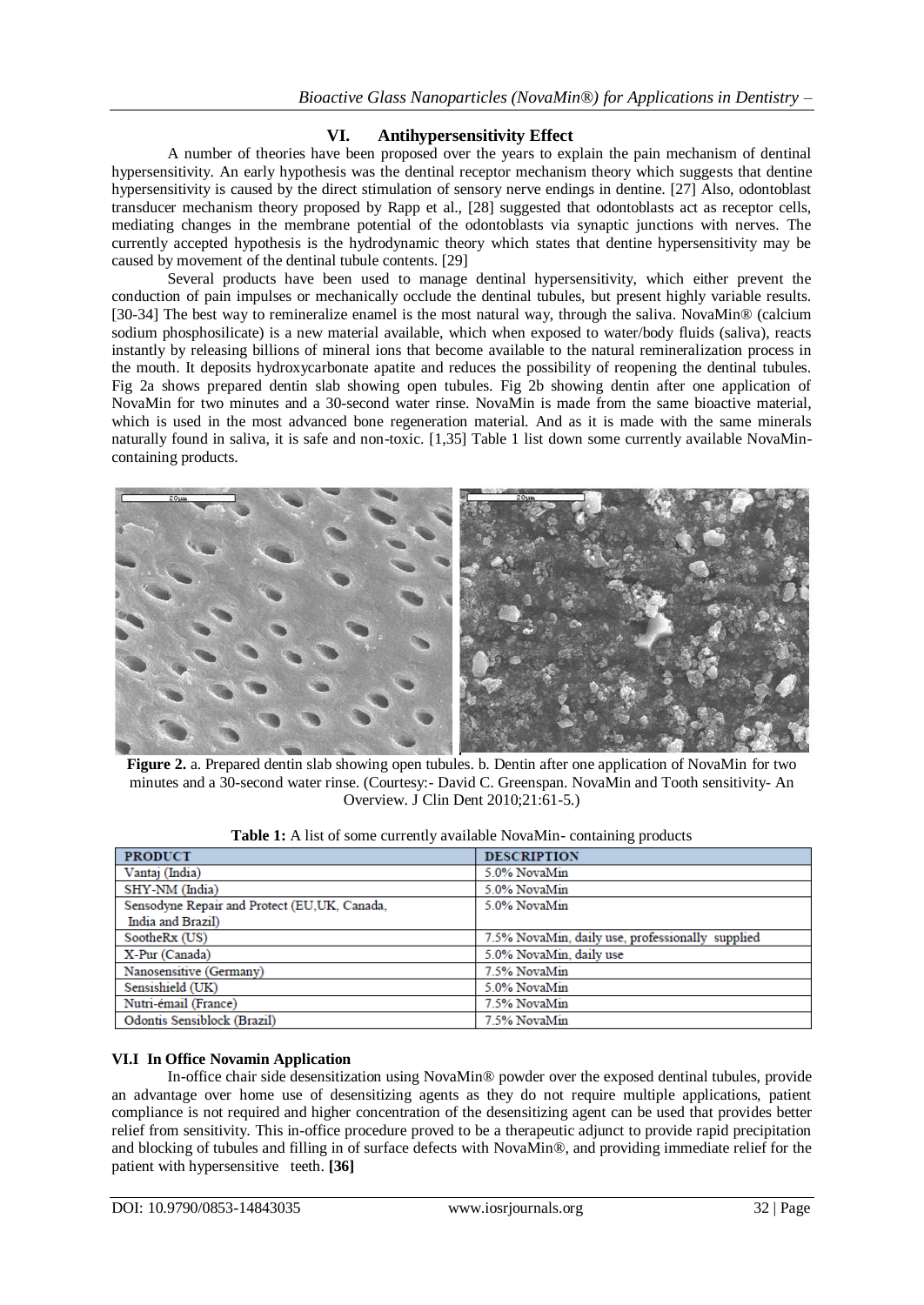# **VII. Antiplaque And Antigingivitis Effect**

Recently, anti-microbial properties inherent in these materials have been described. One of these compositions has recently been formulated into a dentifrice and has demonstrated strong anti-microbial behavior in-vitro as well as in-vivo. Stoor et al. **[2]** first published results of exposure of planktonic organisms known to be involved in the progression of gingivitis and periodontitis to particulate bioactive glass compositions. In these studies, it was found that exposure of a 40% solution of bioactive glass to the cultures for 10 min resulted in a 3 log reduction in Actinobacillus actinomycetemcomitans and total loss of viability of the organism with a 60 min exposure. Similar results were found in Porphyromonas gingivalis. Actinomyces naeslundii lost total viability in a10 min exposure to the bioactive glass as did Streptococus mutans. Allan et al, **[3]** using particulates of bioactive glass with a size range from 300 to 500 mm, showed an antibacterial effect against S. mutans, S. sanguis, P. gingivalis, Furobacterium nucleatum, A.actinomycetemcomitans and Prevotella intermedia with a 1 h exposure to the particulates. The percentage kill ranged from 51% against S. mutans to 100% kill of P. intermedia.

Allan et al **[3]** also studied this composition against mixed species biofilms derived from human saliva and found that the viability of the biofilms exposed to the bioactive glass was significantly reduced compared with biofilms exposed to a bio-inert glass. One of the authors recently showed that fine particulate bioactive glass (NovaMin®) incorporated into a non-aqueous dentifrice was able to reduce the viability of planktonic bacterial cultures of S. mutans, F. nucleatum, A. Naeslundii and S. sanguis. A 2-min exposure to a 1:3 dilution of both 3% and 10% bioactive glass-containing dentifrice reduced the viability of these organisms by 4.5 log against F. nucleatum to total loss of viability of the S. sanguis culture.

A study carried out by Eberhard et al **[37]** showed that the topical application of 45S5 bioactive glass in humans with experimental gingivitis attenuated the clinical signs of inflammation. Rectenwald JE et al **[38]** observed that peritoneal cavity of a mice produced instant anti-inflammatory response by early induction of IL-6 when exposed to Bioglass® and thus support the fact that it could be used as an anti-gingivitis ingredient. Tai BJ et al **[13]** which demonstrated that a dentifrice containing Novamin® significantly improves oral health as measured by a reduction in gingival bleeding and reduction in supragingival plaque compared with a negative dentifrice over the 6 weeks study period.

#### **VIII. Mechanism Of Action**

In bone regeneration, bioglass particles not only show osteoconductivity, but also an osteostimulatory effect. The pore size of bioglass allows an optimal space for vascularisation. It is also easy to manipulate and has a haemostatic effect.<sup>[1]</sup> In the treatment for dentinal hypersensitivity the physical occlusion of Novamin<sup>®</sup> particles begins when the material is subjected to an aqueous environment. Sodium ions (Na+) in the particles immediately begin to exchange with hydrogen cations (H+ or H3O+). This rapid release of ions allows calcium (Ca+) ions in the particle structure, as well as phosphate (PO4 3-) ions to be released from the material. This initial series of reactions occurs within the seconds of exposure, and the release of the calcium and phosphate ions continues so long as the particles are exposed to an aqueous environment.**[1]** A localized, transient increase in pH occurs during an initial exposure of the material due to the release of sodium. This increase in pH helps to precipitate the calcium and phosphate ions from the Novamin® particle, along with the calcium and phosphorus found in saliva, to form a calcium phosphate (Ca-P) layer. As the particle reactions continue and the deposition of Ca and P complexes continue, this layer crystallizes into hydroxycarbonate apatite, which is chemically and structurally equivalent to biological apatite. The combination of the residual Novamin® particles and the hydroxycarbonate apatite layer results in the physical occlusion of dentinal tubules, which will relieve the hypersensitivity.**[39]** Allan ascribed much of the effect of the bacterial kill to an increase in pH of the bioactive glass in solution, although it appears that the release of large quantities of calcium from the bioactive glass might also play a role in the observed behaviour towards the microbes.**[3]**

#### **IX. Other Advantages Of Novamin**

A very recent in vitro study evaluated the effect of Novamin® desensitising toothpaste mixed with 15% carbamide peroxide on tooth bleaching and tubule occlusion. It was found that the addition of Novamin® to 15% Carbamide peroxide occluded the dentinal tubules and that it did not affect the bleaching procedure. They also emphasized its clinical relevance in a dual advantage of desensitizing and bleaching with a single paste system.**[40]** Recent studies have also demonstrated a potential for Novamin® to prevent demineralization and/or aid in remineralization of white-spot lesions. NUPRO® NUSolution TM with NovaMin® is the newest Dentsply Professional prophy paste. It is currently the only product powered by NovaMin, delivering the triple benefit of tooth desensitization, tubule occlusion and stain removal.**[41]**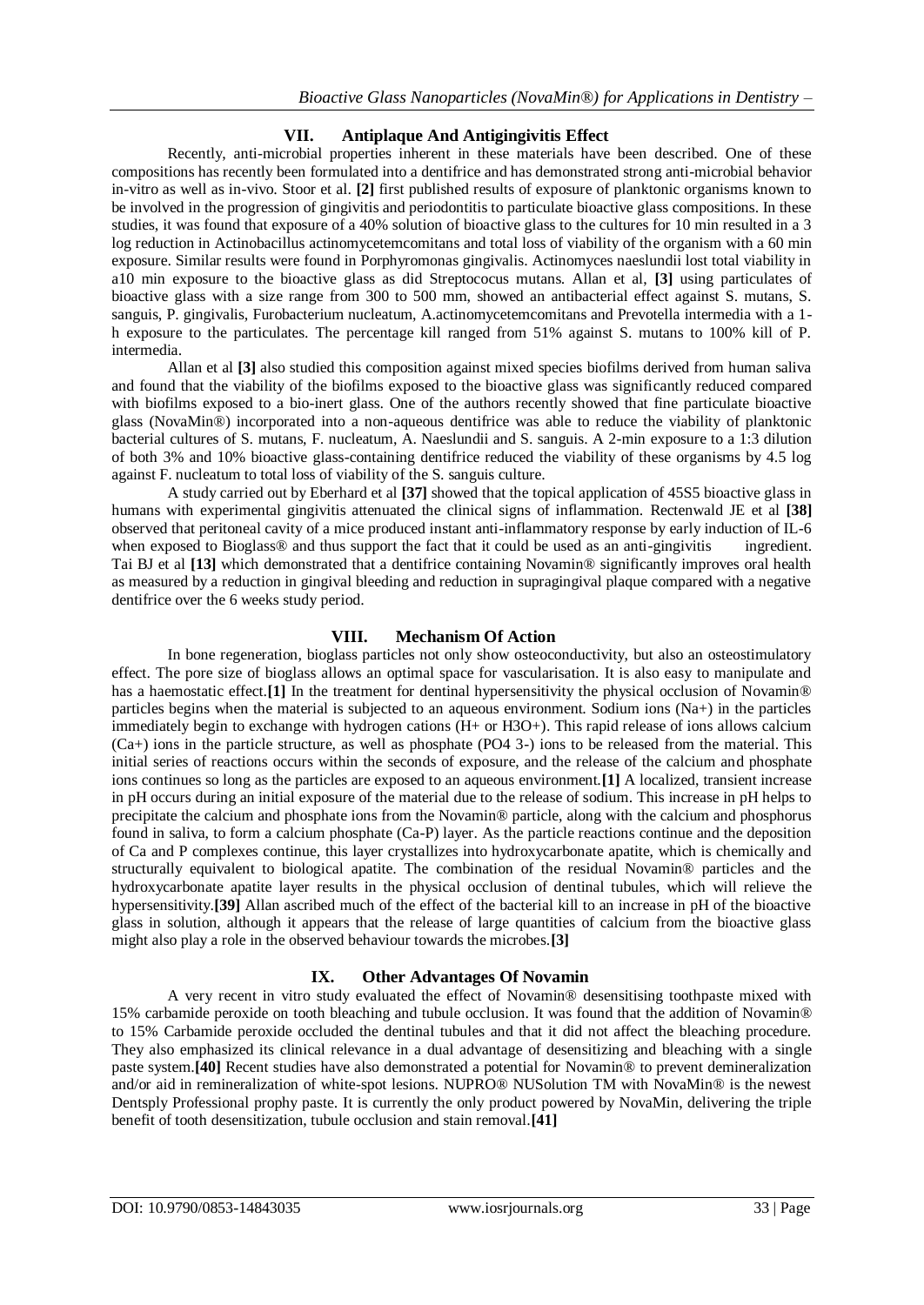#### **X. Drawbacks Of Novamin**

Apatite formation and blocking of the dentine tubules may however take several weeks with NovaMin. Patients are looking for an immediate relief of dentin hypersensitivity and pain. A tooth paste that acts more quickly to block the dentine tubules is likely therefore to provide more noticeable benefits to the individual, and this may equate to a greater uptake in toothpaste formulations for dentine hypersensitivity. The 45S5 glass has a hardness of about 4.7 GPa compared to enamel at about 3.5 GPa. In terms of abrasive wear during tooth brushing, it would be desirable to have a glass that is similar to the hardness values of natural enamel in order to minimize the loss of enamel. **[42]**

#### **XI. Conclusion**

The wealth of science behind the development of this class of materials has led to investigations of NovaMin for oral healthcare applications beyond the treatment of tooth sensitivity. The potential of these materials for remineralization of both enamel and dentin has been studied in vitro and in situ and holds promise. In addition, the unique ionic reactions and potential antimicrobial and anti-inflammatory properties might prove useful in treating gingivitis. However, it should be noted that most of the supporting data have been overwhelming from in vitro studies. Further longitudinal studies are necessary as at present, insufficient welldesigned and controlled clinical studies exist that allow systematic and meta-analysis review of NovaMin in all of its suggested clinical indications.

#### **References**

- [1]. Hench LL, Andersson Ö. Bioactive glasses. In: Hench LL, Wilson J, editors, An Introduction to Bioceramics. Singapore: Reed Healthcare Communications 1993; pp. 41-62.
- [2]. Stoor P, Söderling E, Salonen JL. Antimicrobial effects of a bioactive glass paste on oral microorganisms. Acta Odontol Scand 1998;56:161-5.
- [3]. Allan I, Newman H, Wilson M. Antibacterial activity of particulate bioglass against supra and subgingival bacteria. Biomaterials 2001;22:1683-7.
- [4]. Allan I, Wilson M, Newman H. Particulate Bioglass® reduces the viability of bacterial biofilms formed on its surface in an in vitro model. Clin Oral Implants Res. 2002;13(1):53-8.
- [5]. Greenspan D, Clark A, LaTorre G. In-vitro antimicrobial properties of a bioactive glass (NovaMin) containing dentifrice. J Dent Res 2004;83:1586.
- [6]. Patel, Verma, T.N.: Anti-gingivitis effect of a dentifrice containing bioactive glass particulate a clinical and microbiological study. Int. J. Dent.Clinics. 2012;4(2):1-5.
- [7]. Kobayashi Masahiro, Saito Hiroaki, Mase Takatsune, Sasaki Taketo, Wang Wei, Tanaka Yumi. Polarization of hybridized calcium phosphoaluminosilicates with 45S5-type bioglasses. Biomed Mater 2010;5(2):25001.
- [8]. Gjorgievska E, Nicholson J, Prevention of enamel demineralization after tooth bleaching by bioactive glass incorporated into toothpaste. Aust Dent J 2011;56:193-200.
- [9]. Melek ET, Zheng, Kai,Boccaccini, Aldo R, 2013. Novel bioactive glasses in medical applications. Int J Appl Glass Sci 2013:1-13.
- [10]. Greenspan DC. Developments in Biocompatible Glass Compositions. Medical Device and Diagnostics Industry 1999;150.
- [11]. Debnath T, Chakraborty A, Pal TK. A clinical study on efficacy of hydroxyapatite- Bioactive glass composite granules in the management of periodontal bony defects. J Indian Soc Periodontol 2014;18:593-600.
- [12]. Burwell A, Jennings D, Muscle D, Greenspan DC. NovaMin and dentin hypersensitivity-in vitro evidence of efficacy. J Clin Dent 2010;21:66‑71.
- [13]. Tai BJ, Bian Z, Jiang H, Greenspan DC, Zhong J, Clark AE, et al. Anti-gingivitis effect of a dentifrice containing bioactive glass (NovaMin) particulate. J Clin Periodontol 2006;33(2):86–91.
- [14]. Farooq I, Imran Z, Farooq U, Leghari A, Ali H. Bioactive glass:a material for future. World J Dent 2012 3(2), 199-201.
- [15]. Goudouri OM. Dental ceramics/bioactive glass composites: characterization and mechanical properties investigation. Bioceramics Develop Appl 2011;1:1-4.
- [16]. In-Vitro evaluation of NovaMin root conditioner. Internal Research Report [Internet] Alanchua (FL): NovaMin Technology Inc.;[cited 2015 May 15]. Available from: http://www.oralscience.ca/en/documentation/articles/tooth\_paste/In-Vitro-Evaluation-of-NovaMin-Root-Conditioner.pdf.
- [17]. Kakodkar G, Lavania A, Ataide Ide N. An In vitro SEM study on the effect of bleaching gel enriched with NovaMin on whitening of teeth and dentinal tubule occlusion. J Clin Diagn Res 2013;7(12):3032-5.
- [18]. Brannström M. The cause of postrestorative sensitivity and its prevention. J Endod 1986;12:475-81.
- [19]. Schepers E, Barbier L, Ducheyne P. Implant placement enhanced by bioactive glass particles of narrow size range. Int J Oral Maxillofac Implants 1998;13:655–65.
- [20]. Lovelace TB, Mellonig JT, Meffert RM, Jones AA, Nummikoski PV,Cochran DL, et al. Clinical evaluation of bioactive glass in the treatment of periodontal osseous defects in humans. J Periodontol 1998;69:1027–35.
- [21]. Ong MM, Eber RM, Korsnes MI, et al. Evaluation of a bioactive glass alloplast in treating periodontal intrabony defects. J Periodontol 1998;69:1346–54.
- [22]. Gerhardt LC, Boccaccini AR. Bioactive glass and glass ceramic scaffolds for bone tissue engineering. Materials 2010;3: 3867-910.
- [23]. Eberhardt AW, Zhou C, Rigney ED. Bending and thermal stress in fatigue experiments of hydroxyapatite coated titanium rods. In: Berndt CC, Sampath S, editors. Proceedings of the Seventh National Spray conference ASM Int 1994:165-9.
- [24]. Whitehead RY, Lacefield WR, Lucas LC. Structure and integrity of a plasma sprayed hydroxyapatite coating on titanium. J Biomed Mater Res 1993; 27:1501-7.
- [25]. Pazo A , Saiz E, Tomsia P. Silicate glass coating on Ti-based implants. Acta Mater 1998;46:2551-8.
- [26]. Koller G, Cook R, Thompson I, Watson T, DiSilvio L. Surface modifications of titanium implants using bioactive glasses with air abrasion technologies. J Mater Sci Mater Med 2007;18: 2291-6.
- [27]. Irvine JH. Root surface sensitivity: a review of aetiology and management. J New Zealand Soc Periodontol 1988;66:15–58.